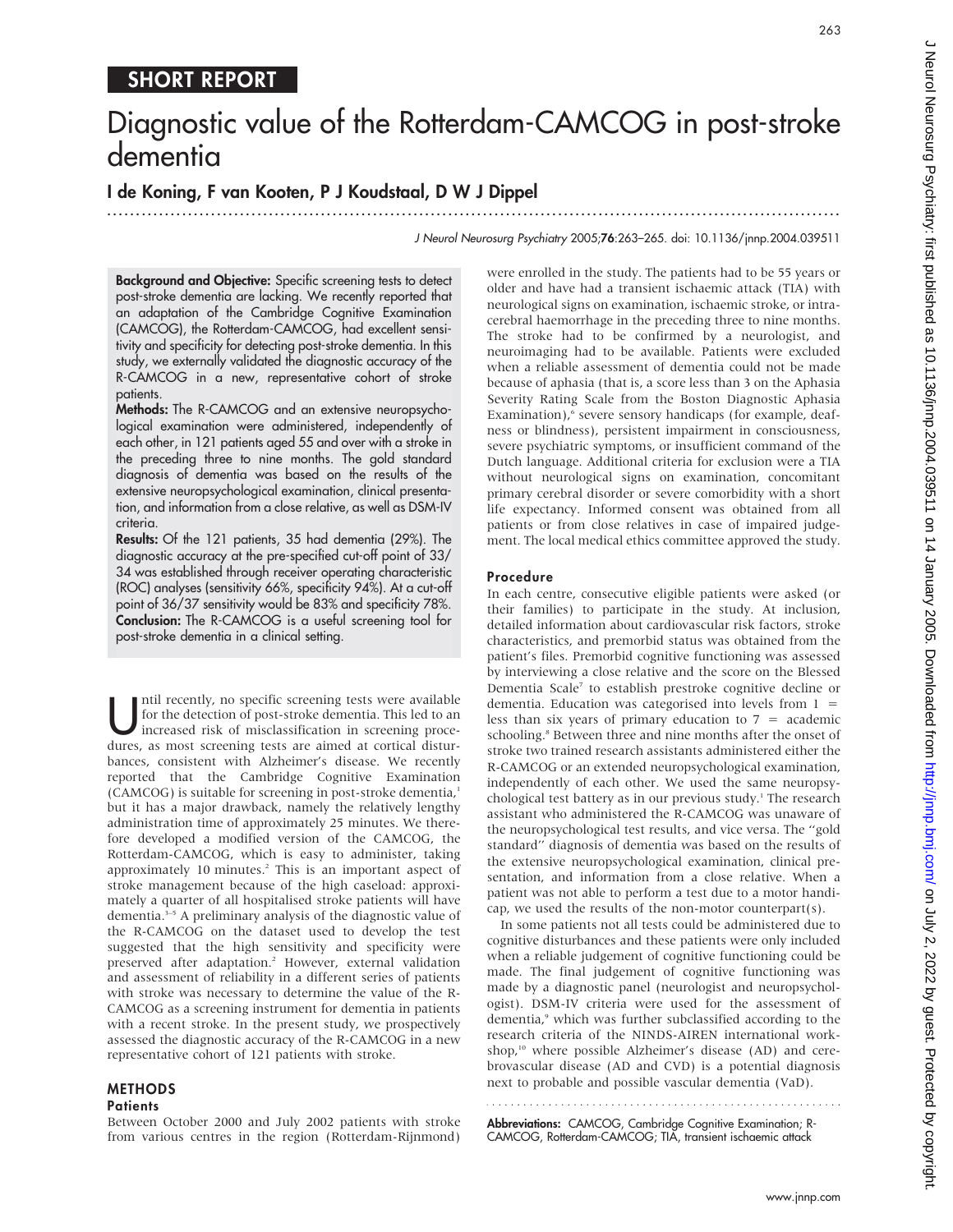| Demographic and clinical characteristics of the study population<br>Table 1                                                                      |                                                            |                                                            |                                                            |                                                     |
|--------------------------------------------------------------------------------------------------------------------------------------------------|------------------------------------------------------------|------------------------------------------------------------|------------------------------------------------------------|-----------------------------------------------------|
|                                                                                                                                                  | <b>Patients with</b><br>dementia<br>$(n = 35)$             | <b>Patients without</b><br>dementia<br>$(n = 86)$          | Total<br>$(n = 121)$                                       | p value                                             |
| Age (SD)<br>Years of education (SD)<br>Level of education                                                                                        | 74.9 (8.8)<br>8.9(4.1)                                     | 68.1(8.3)<br>9.6(3.1)                                      | 70 (9.0)<br>9.4(3.4)                                       | < 0.001<br>0.17                                     |
| Primary school<br>Vocational education<br>Secondary education<br>No. of women                                                                    | 17 (48%)<br>10 (29%)<br>8 (23%)<br>13 (37%)                | 27 (31%)<br>28 (33%)<br>31 (36%)<br>33 (38%)               | 44 (37%)<br>38 (31%)<br>39 (32%)<br>46 (38%)               | 0.18<br>0.9                                         |
| Type of stroke<br><b>TIA</b><br>Infarction<br>Intracerebral haemorrhage                                                                          | $0(0\%)$<br>27 (77%)<br>8 (23%)                            | 25 (29%)<br>50 (58%)<br>11 (13%)                           | 25 (21%)<br>77 (63%)<br>19 (16%)                           | 0.001                                               |
| Site of stroke<br>Infratentorial<br>Right hemisphere<br>Left hemisphere                                                                          | 1(3%)<br>23 (66%)<br>11 (31%)                              | $9(11\%)$<br>39 (46%)<br>36 (43%)                          | 10(8%)<br>62 (52%)<br>47 (40%)                             | 0.11                                                |
| Computed tomography (CT) variables<br>Main findings $(n = 120)$<br>Normal CT                                                                     | 3(9%)                                                      | 29 (34%)                                                   | 32 (26%)                                                   |                                                     |
| Recent infarct only<br>Old infarct only<br>Single intracerebral haemorrhage<br>Multiple lesions                                                  | 15 (43%)<br>4 (11%)<br>7(20%)<br>6(17%)                    | 27 (32%)<br>10 (12%)<br>7(8%)<br>12 (14%)                  | 42 (35%)<br>14 (12%)<br>14 (12%)<br>18 (15%)               | 0.05                                                |
| Recent infarct type $(n = 58)$<br>Large (end zone and/or large deep)<br>Lacunar                                                                  | 17 (81%)<br>4 (19%)                                        | 21 (57%)<br>16 (43%)                                       | 38 (66%)<br>20 (34%)                                       | 0.06                                                |
| Leukoaraiosis ( $n = 120$ )<br>Cerebral atrophy $(n = 120)$<br>R-CAMCOG subscores (SD)                                                           | 19 (54%)<br>9(26%)                                         | 23 (27%)<br>14 (16%)                                       | 42 (35%)<br>23 (19%)                                       | 0.004<br>0.24                                       |
| Orientation (maximum = 8)<br>Memory ( $maximum = 25$ )<br>Abstraction ( $maximum = 8$ )<br>Perception $(maximum = 8)$<br>Total (maximum = $49$ ) | 5.5(2.1)<br>14.1(4.5)<br>4.7(2.2)<br>4.5(1.3)<br>28.8(8.2) | 7.6(0.6)<br>20.1(2.7)<br>6.3(1.5)<br>6.1(1.3)<br>40.1(4.1) | 7.0(1.6)<br>18.4(4.3)<br>5.8(1.9)<br>5.7(1.5)<br>36.8(7.6) | < 0.001<br>< 0.001<br>< 0.001<br>< 0.001<br>< 0.001 |

#### **Statistics**

The clinical characteristics of the patients with and without dementia were compared using the Student's t test and the  $\chi^2$ test when appropriate. The diagnostic accuracy (sensitivity and specificity) of the R-CAMCOG was estimated with receiver operating characteristic (ROC) analyses at a prespecified cut-off point of 33/34.<sup>2</sup> All statistical analyses were carried out with Stata software.<sup>11</sup>

We estimated that a sample size of 150, with a prevalence of dementia of 20% would provide sufficiently accurate sensitivity and specificity (standard error of the mean: 0.05 and 0.03, respectively), however, for logistic reasons, the total number of patients included was lower (121  $\nu$  150). Before analysing the data we noted that the frequency of patients with dementia was higher than expected before the study (29%  $v$  20%). We therefore assumed that the precision (and standard error) of our estimates would not be affected by the smaller sample size.

Of 130 patients considered eligible by the treating physician, nine had to be excluded: two patients were younger than 55 years, two patients had a history of psychiatric illness, in two (nursing home) patients the diagnosis of stroke could not be confirmed, and in three patients informed consent was withdrawn after initial consent.

The baseline characteristics of the study population are shown in table 1 (mean age 70 years; approximately 40% women). Patients with dementia were seven years older than the patients without dementia  $(p<0.001)$ . There was no significant difference in the level of education. None of the patients who had had a TIA had dementia. Six patients had dementia before their most recent stroke (AD, 2; VaD, 4). The total score and subtest scores on the R-CAMCOG were significantly lower in the demented group.



100

The diagnostic accuracy and test characteristics of the R-CAMCOG were determined at the prespecified cut-off value of 33/34, which suggested the highest diagnostic accuracy in a previous study (fig 1). The sensitivity at this cut-off value was 66% (95% confidence interval (CI) 50% to 82%) and the specificity was 94% (95% CI 89% to 99%), with a positive predictive value of 82%.

 $\overline{100}$ 

#### **DISCUSSION**

In the present study we aimed to confirm the diagnostic accuracy of the R-CAMCOG in a representative stroke population. The findings of this study are different from our previous study in which the R-CAMCOG was developed.